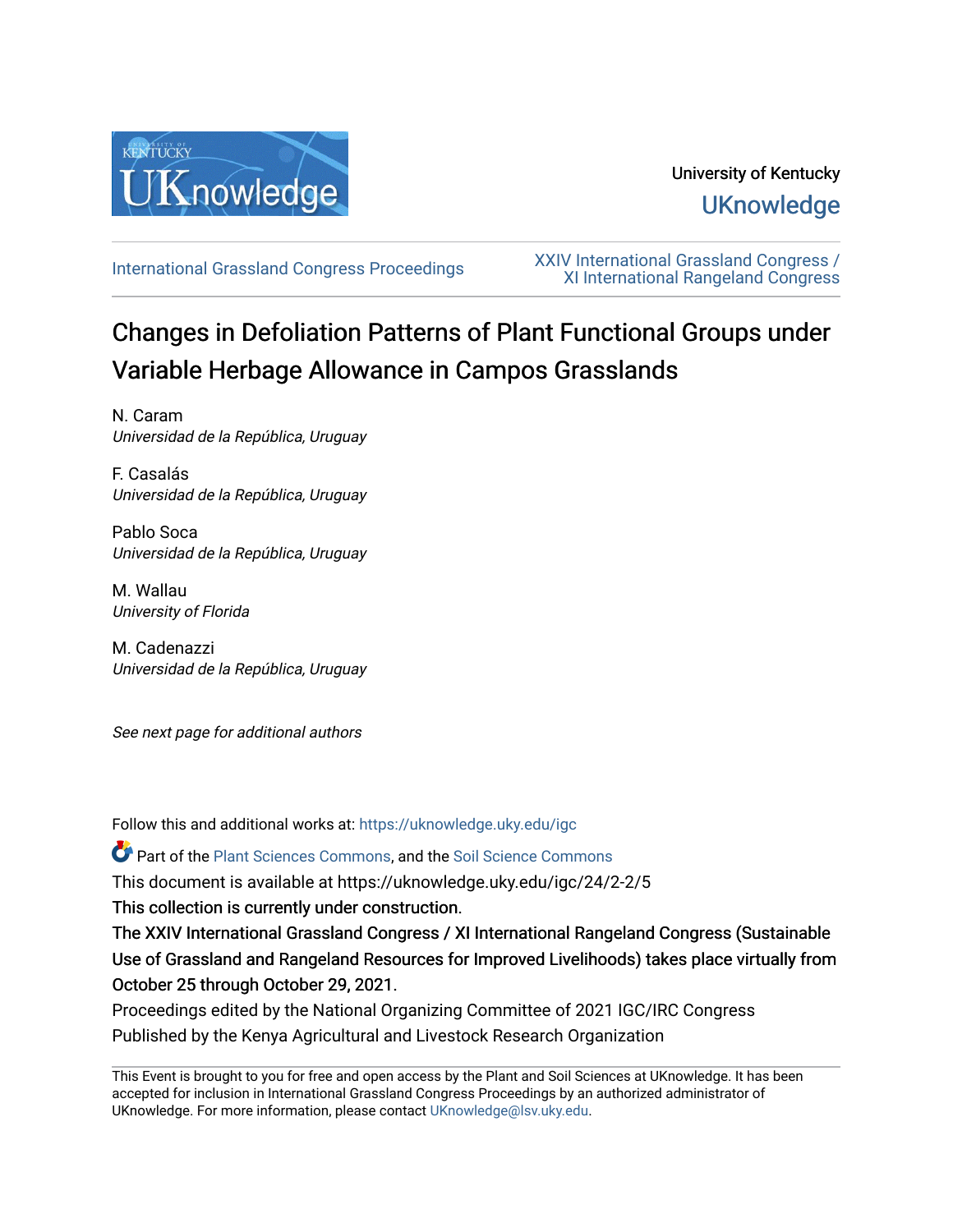## Presenter Information

N. Caram, F. Casalás, Pablo Soca, M. Wallau, M. Cadenazzi, and P. Boggiano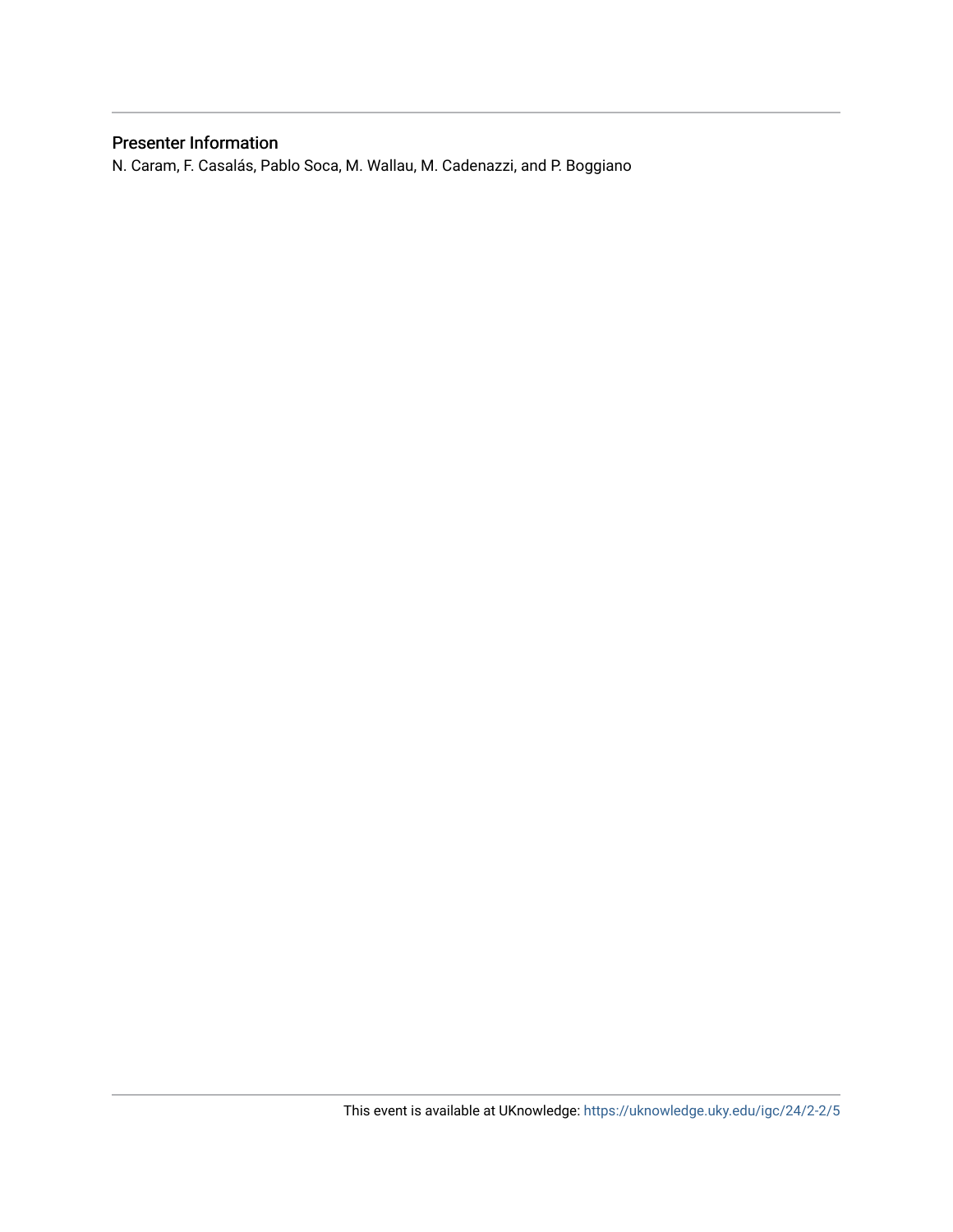# Changes in defoliation patterns of plant functional groups under variable herbage allowance in Campos grasslands

Caram, N.\* ; Casalás, F.; Soca, P; Wallau, M. †; Cadenazzi, M.; Boggiano, P.

\* Faculty of Agronomy, Universidad de la Republica, Paysandú, Uruguay; † University of Florida,

Gainesville, USA.

**Key words**: grazing probability; intensity of defoliation; grasslands; functional groups

## **Abstract**

Several studies have evaluated separately forage production, botanical composition, leaf traits and animal performance. However, few of them have focused on defoliation patterns at the level of functional groups (FGs) under different and variable herbage allowance (HA), especially in natural, diverse grasslands. The objective was to evaluate the relationship between HA and leaf traits on defoliation patterns of mature beef cows in the autumn, winter and spring. We evaluated the grazing probability (GP), intensity of defoliation (ID), and leaf traits on 14 species that represent more than 80% of total dry matter of the pasture. The experiment at which we evaluated those traits and responses has been managed under High HA (HHA) and Low HA (LHA) (8 and 5 kg dry matter kg live weight<sup>-1</sup>, respectively). Four plant FGs (A, B, C and D) were defined according to leaf traits, and a selectivity index (SI) was developed for each group (considering the proportion of grazed and ungrazed species). Grazing patterns shifted across seasons. In the autumn, grazing was concentrated on FGs A, B and C groups ( $GP = 0.417$ ). While for FG D, represented by high-biomass tussocks, the GP was lower (0.075). During winter, when herbage accumulation rate is limited, the average GP was 0.175. FGs C and D were more defoliated in relation to autumn, and during spring the GP shifted to FG B (0.289). The ID was similar to all FGs and seasons (66 % of leaf removed). In autumn and spring, the SI was affected by FGs and HA while in winter were similar between FGs but higher in HHA. Cows behaved differently in the defoliation pattern, modifying mainly the GP on FGs rather than the ID. Variation in HA across season determined changes in defoliation pattern, allowing to express selectivity in autumn and spring.

#### **Introduction**

Campos grasslands is a biome composed by a large array of grass and forb species forming a mosaic of tall and short patches as the result of soil types, fertility, botanical composition, topography and grazing management. This spatial heterogeneity, both on vertical and horizontal panes, affects animal intake (Laca, 2008) through mechanisms such selection, defoliation intensity and grazing behavior. The link between the pasture and grazing animals is the defoliation pattern, defined as the frequency and intensity of defoliation (Nabinger and Carvalho, 2009). This affects animal daily intake and diet composition, and, on the pasture side, determines the impact of grazing on vegetation. One approach to assess plant resource utilization strategies, grazing response and defoliation pattern is through plant functional traits (Díaz et al., 2001). This concept allows for a large number of species to be grouped into a small number of functional groups (FGs) through clustering species by values of specific functional traits (Duru et al., 2005). The more common functional traits are specific leaf area (SLA), leaf dry matter content (LDMC), leaf width and leaf tensile strength (LTS) (Garnier et al., 2015). Several studies have evaluated independently forage production, botanical composition, leaf traits and animal performance, but few have studied the fine tuning of those variables and diet selection. Specifically in the Campos, few evaluations considered herbage allowance (HA) or grazing pressure influences on plant functional traits (Cingolani et al., 2005; Cruz et al., 2010; Jaurena et al., 2012). The objective of this study was to further our understanding of the plant-animal interface on native grasslands through evaluating the relationship between HA and plant FGs on the defoliation patterns and selectivity of mature beef cows in three different seasons.

## **Methods and Study Site**

The experiment was carried out at the "Bernardo Rosengurtt" Experimental Station, School of Agronomy, Universidad de la República in northeastern Uruguay. Evaluations were done during three periods: 1st Mar – 15th Apr (autumn), 30th Jul – 26th Aug (winter) and 1st Oct – 15th Nov (spring), 2017. Soils of the experimental area are Hapluderts, Argiudolls, Hapludalfs and Natruaqolls. The layout of the experiment is a complete random design with two treatments [High HA (HHA) and Low HA (LHA)] and two replicates. Treatments HHA and LHA are represented in kg dry matter (DM) kg live weight  $\cdot^1$ (LW) (Sollenberger et al., 2005). Target annual average HA is 8 and 5 kg DM kg LW<sup>-1</sup>, HHA and LHA respectively, variable in each season. During spring the target level is 12 and 8 kg DM kg  $LW<sup>-1</sup>$ , during summer and autumn is 8 and 4 kg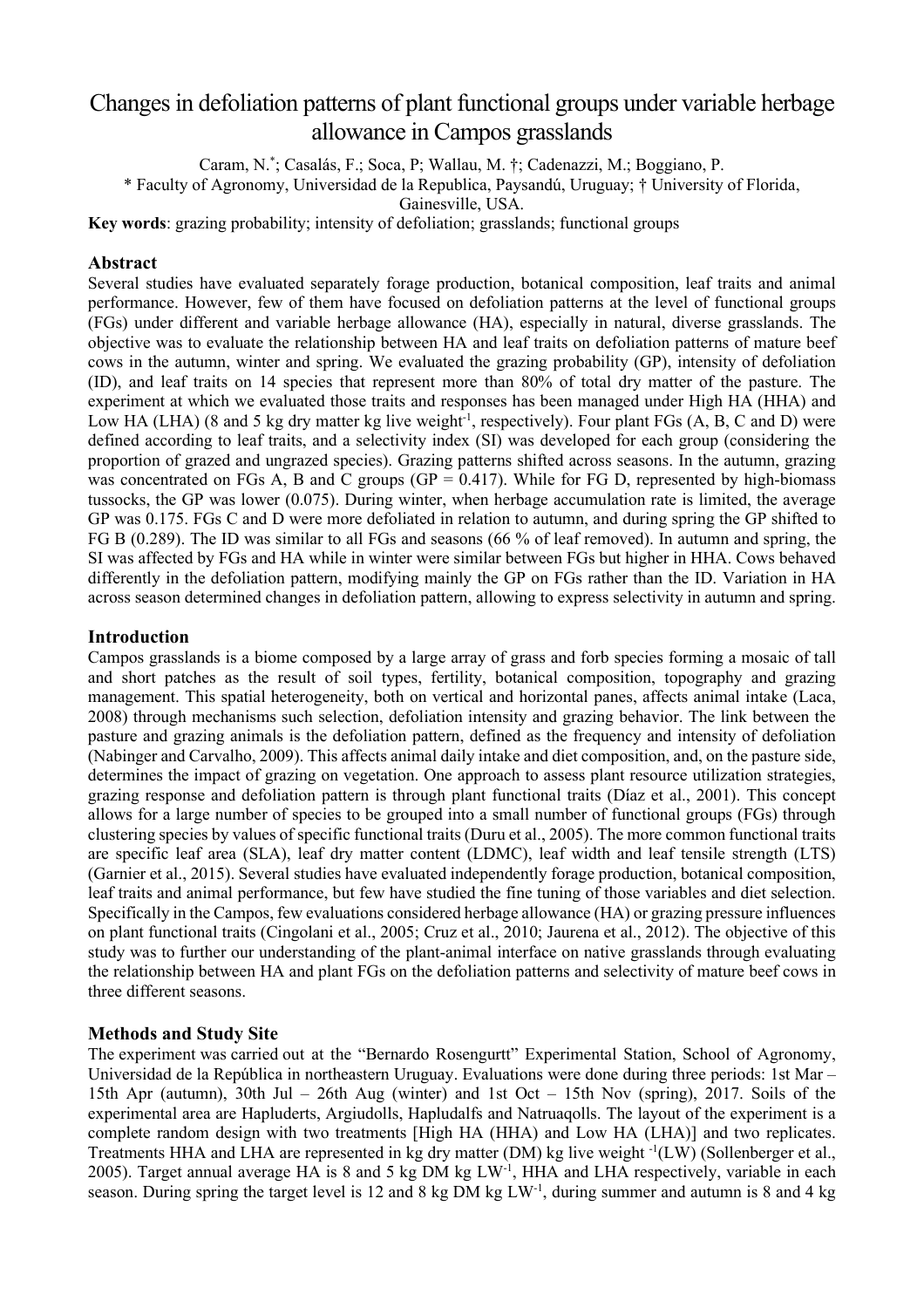DM kg LW<sup>-1</sup>, and during winter 4 and 4 kg DM kg LW<sup>-1</sup> for HHA and LHA, respectively (Do Carmo et al., 2018). The LHA paddocks have an area of 10 ha per replicate, and HHA 14 ha per replicate, totaling 48 ha. The experimental area was continuously stocked throughout the year, since 2007, with variable stocking rate adjusted monthly using the "put and take" method (Mott and Lucas, 1952). Animals used were multiparous pregnant beef cows (Hereford, Angus and reciprocal Hereford\*Angus cross), of 446 ±63 kg of LW.

In each paddock, fixed 50-m transects (7 in HHA and 5 in LHA per paddock) were delimited according to soil type and topography, totaling 24 transects. In each transect, ten 40\*40-cm quadrats were fixed every 5-m and divided in 4 quadrants of 20\*20-cm. A total of 960 quadrats were assessed per sampling date (560 in HHA and 400 in LHA). In each quadrant, botanical composition was estimated visually, and during each evaluation period, all quadrants were assessed 4 or 5 times, in 5-7 days intervals, in order to avoid re-grazing at this scale between sampling moments. We evaluated the grazing probability (GP), intensity of defoliation (ID), and leaf traits on 14 species that represent more than 80% of total dry matter of the pasture.

Leaf traits measured were: LDMC, SLA, LTS and leaf width. Measurements were done on 10 leaves per plant species per paddock at the end of each period (Cornelissen et al., 2003). The species were grouped in FGs by cluster analysis using package vegan. Data was standardized and FGs were defined using 'Ward' method and Euclidean distance. In each quadrant a grazing event was recorded by marking the tip of the leaf using a watermarker pen. After defining FGs, was calculated the GP, ID and SI for each FG, in each period and treatment.

The intensity of defoliation (ID) was visually estimated as the percentage of leaf removed per grazing event: 25 % when a quarter of leaf was removed, 50 % half of the leaf removed, 75 % three quarter of leaf removed and 100 % when the whole leaf was removed (Lemaire et al., 2009). The ID for each FG\* was calculated averaging the percentage of leaf removed by grazing, considering the whole grazed species corresponding to each FG\*. Thus, the prorated average considered different number of records and also grazing events of each species. The GP for FG (FG\*) was estimated by the sum of grazing events on species corresponding to FG\* and the total records of species corresponding to FG\* (1). The selectivity index (SI) for each FG (Cingolani et al. (2005), was calculated considering the number of grazed records of each specie corresponding to FG\* and number of ungrazed records of each species corresponding to FG\* (2). The index varies between -1 and 1. Values near -1 indicates avoidance, values near 1 indicates maximum selectivity, and 0 indicates indifference.

|  | (1) GP (FG*) = $\frac{C_1}{C_2}$ | sum of grazing events on species<br>corresponding to $FG*$ |  | $nGR$ FG* - $nUGR$ FG*<br>(2) SI $(FG^*) =$ |
|--|----------------------------------|------------------------------------------------------------|--|---------------------------------------------|
|  |                                  | total records of species corresponding<br>to $FG*$         |  | $nGR$ FG* + $nUGR$ FG*                      |

The GP and ID of each FG were analyzed by ANOVA (P< 0.05) for each period. Once defined the FGs (after the cluster analysis), they were added to the model as fixed effects for the analysis of plant-animal interaction. Also, HA was used as fixed effect, while paddock was used as random effect. Furthermore, the SI was analyzed by ANOVA (P< 0.05) using two models. First model considered HA and FGs as fixed effect and paddock as random effect, while second model considered FG and period as fixed effect and paddock as random effect. Data were analyzed using mixed model in R 3.5.1 with lmerTest package (R Development Core Team, 2018).

#### **Results**

Four FGs (A, B, C and D) were defined based on leaf traits. From A to D had an increase in LTS and a decrease in SLA and leaf width. The increase in LDMC just occurred from C to D. LDMC, SLA, width and LTS for each species varied over periods and HA. As a result, the number of species in each group was variable between HA and period.

In autumn the GP was different only between FGs, resulting higher in groups A, B and C (0.417) than group D (0.075). Conversely, in winter the GP was only affected by HA, resulting higher GP for all species in HHA (0.230) than LHA (0.121). During spring, the GP was affected by the interaction FGs\*HA. The higher GP occurred in group B in LHA, while the lower values occurred in HHA groups A and D, and in LHA group D. The interaction between FGs\*HA affected the ID during autumn. Higher values of leaf removed occurred in LHA group B while the lower values occurred in HHA group C and LHA group D. The average leaf removed in the others groups and HA combinations was 62.9 %. Conversely, no difference was observed in winter ID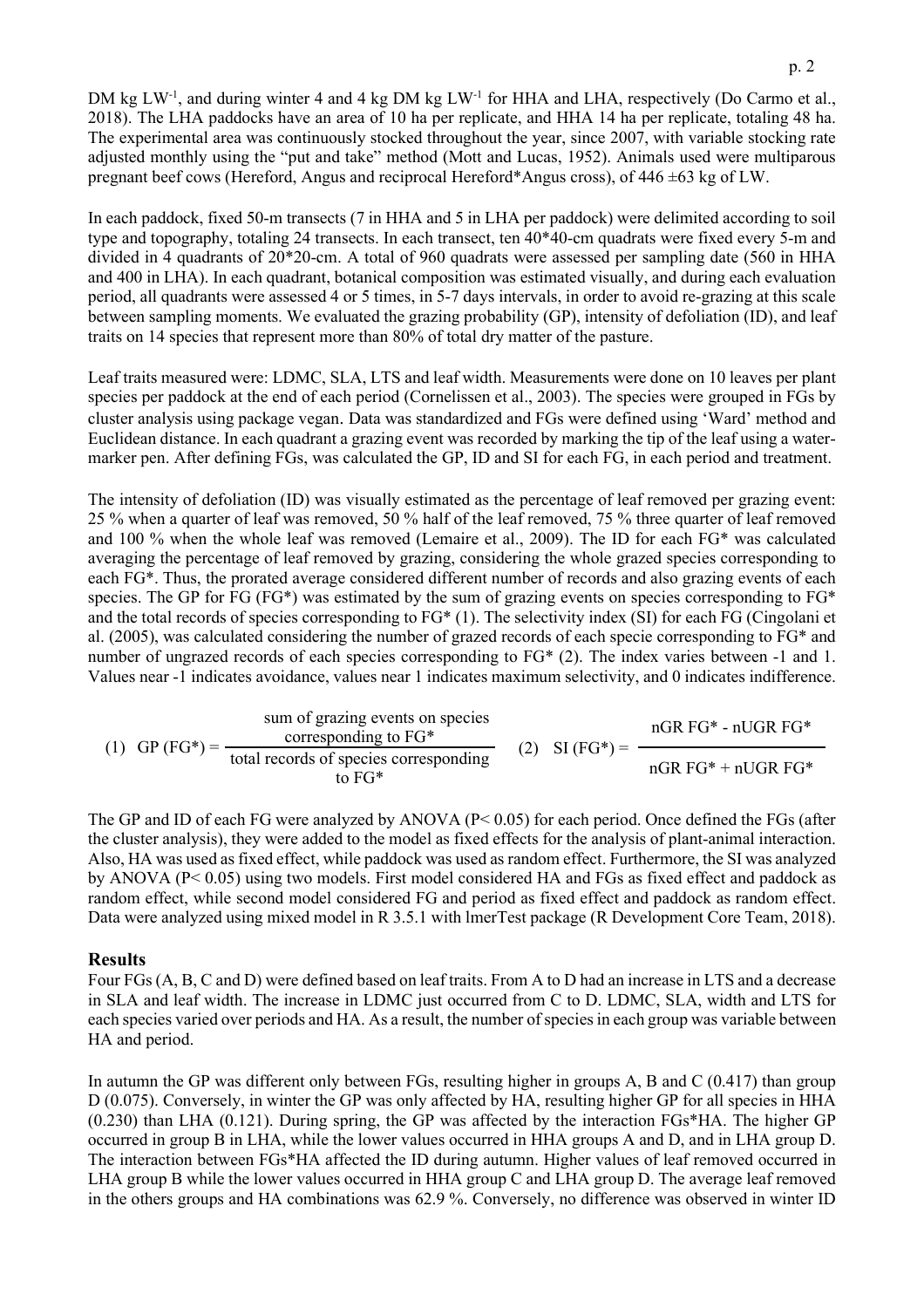between HA, FGs and interaction. The average leaf removed value in this period was 69 %. During spring, the ID was constant among HA and FGs, averaging 66%.

In autumn, SI was affected by FGs. The higher SI was observed in FGs A and B, while the lower SI in FG D. During winter the SI was only different between HA, where the high SI occurred in HHA, and the low SI occurred in LHA. In spring, SI was different among HA and FG. The higher SI was observed in FG B in LHA, which differed in HHA with FG A and D, and in LHA with FG D. Comparing the SI within FG across periods we observed that for FGs A, B and C the SI was different between period. For FG A the higher SI was in autumn, while the lower values were in winter and spring. For FG B, the higher value was observed in autumn, intermediate in spring, and lower in winter. As in FG A, the higher SI for FG C was observed in autumn, and the lower in winter and spring. Finally, the SI of FG D was similar in both treatments and period.

#### **Discussion**

The GP of each FG in autumn was associated to their leaf traits (increasing from D to A) rather than their specific contribution to HM. Cows defoliated the same proportion of groups A, B and C regardless the specific contribution, and the SI was the same between FG A, B and C (Table 2), and avoided group D, which correspond to higher LTS and LDCM. However, the higher GP of FG C (high nutritive value than FG D but lower than A and B) showed that cows selected forage quality but also forage quantity, mainly in LHA, similar results that obtained Bonnet et al. (2015). The difference in SI between treatments in FG C could be explained by the higher herbage mass in HHA (3681 kg DM ha<sup>-1</sup> vs 2379 kg DM ha<sup>-1</sup>), which allowed to express more selectivity between FGs. In this condition, cows could select species of FG A and B in HHA, while in LHA, cows grazed FG A, B and C. The winter GP was only different between HA. Even though HM and HA were not different, pasture structure and mainly the body condition of cows could explain a better exploration and selectivity in HHA. This could be a carry effect of HM, HAR and mainly HA, from autumn to winter. The GP in this period was lower than autumn, explained by a lesser HM, HAR and HA. Lemaire et al. (2009) showed that the probability of leaf defoliation decreases with lower HAR, as found in this work, determining the lower GP and lower selectivity. FGs were grazed similarly regardless of the nutritive value and the specific contribution. It could be assumed that cows oriented the foraging strategy to energy intake, rather than forage quality. Furthermore, the SI was not different between FGs, contrary to autumn. The GP was higher in HHA than LHA, possibly associated to the number of animals in each treatment, determining an increase kg LW ha-<sup>1</sup>, as showed by Lemaire et al. (2009), but also, by an increase in animals/ha to reach the target HA (1.43 cows ha<sup>-1</sup> vs 0.85 cows ha<sup>-1</sup>). In spring the group D was the least grazed due to the lower quality of the component species rather than the lower specific contribution. Cows avoided these groups, determining the lower SI. The higher GP observed in FG A in LHA than HHA was due to the presence of *Paspalum dilatatum* in LHA, a desirable specie, while in HHA, FG A was only conformed by *S. microstachyum*, a less desirable species (Rosengurtt, 1979). Comparing to winter, a difference in GP and SI between FGs was observed. In terms of HM was lower but HAR was higher than winter. Also, the number of cows was lower. Therefore, the higher selective capacity showed by cows was explained by high HAR and lower number of animals.

In all periods, the average of ID was 60 - 70%, barely higher value than expressed by Lemaire et al. (2009). This could be caused by a higher capacity of cows to graze intensively, regardless the nutritive value and leaf traits. In this condition, cows modified the GP of each FG rather than the ID. The fact that the ID was similar in FGs could be by a little variation in traits in this section of the lamina. The defoliation pattern on FGs was differently explained by the GP. In this heterogeneous pasture, cows adjust the defoliation pattern by adjusting the proportion of grazed species, regardless the specific contribution of each FG. The ID remained constant in many different situations.

#### **Acknowledgements**

To ANII which contributed with financial support.

#### **References**

Bonnet, O., Meuret, M., Tischler, M., Cezimbra, M., Azambuja, J., Carvalho, P.C.F. 2015. Continuous bite monitoring: a method to assess the foraging dynamics of herbivores in natural grazing conditions. *Anim. Prod. Sci.,* 55: 339-349.

- Cingolani, A.M., Posse, G., Collantes, M.B. 2005. Plant functional traits, herbivore selectivity and response to sheep grazing in Patagonian steppe grasslands. *J. Appl. Ecol.,* 42: 50–59.
- Cornelissen, J.H.C., Lavorel, S., Garnier, E., Díaz, S., Buchmann, N., Gurvich, D.E., Reich, P.B., ter Steege, H., Morgan, H.D., van der Heijden, M.G.A., Pausas, J.G., Poorter, H. 2003. A handbook of protocols for standardised and easy